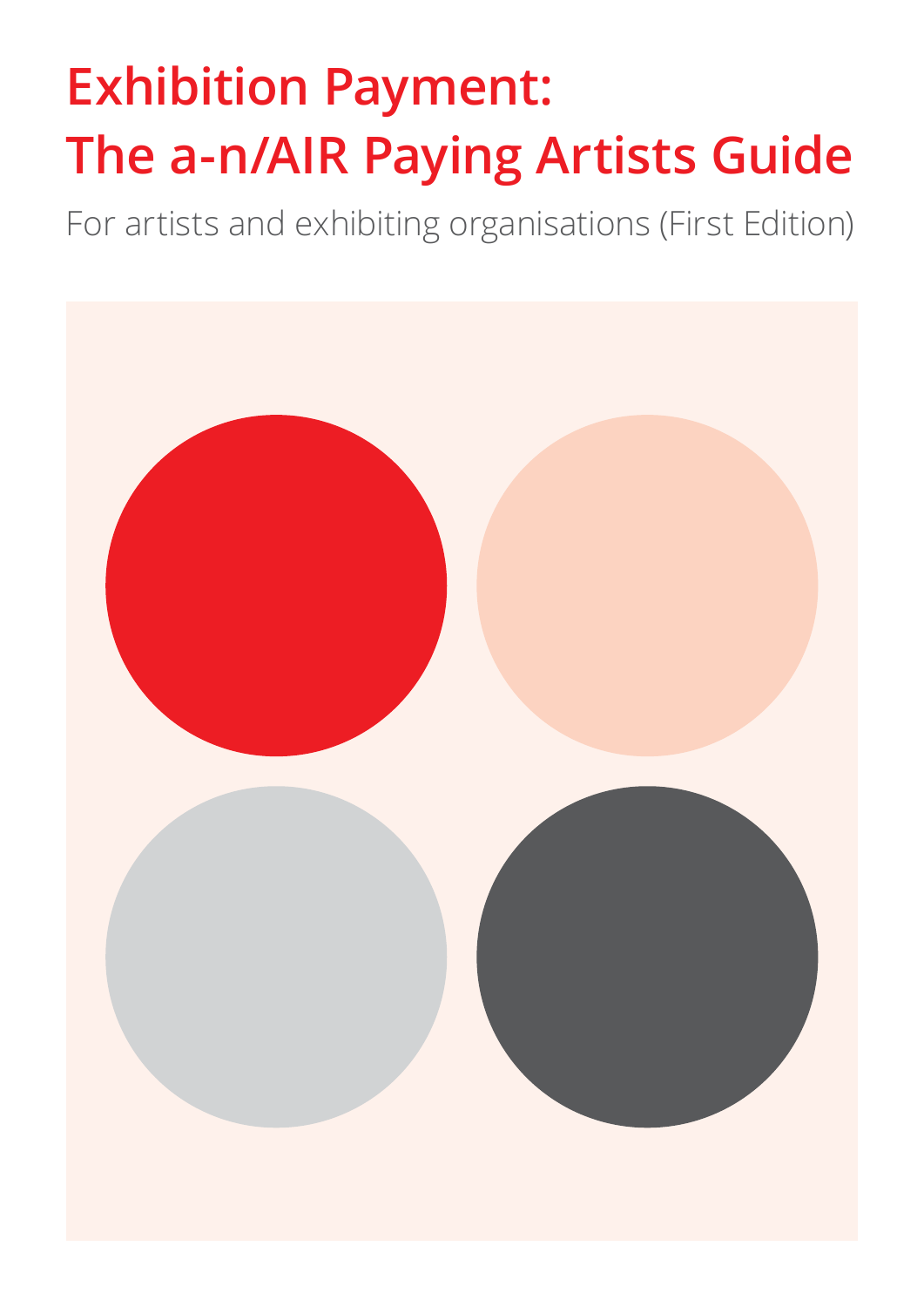





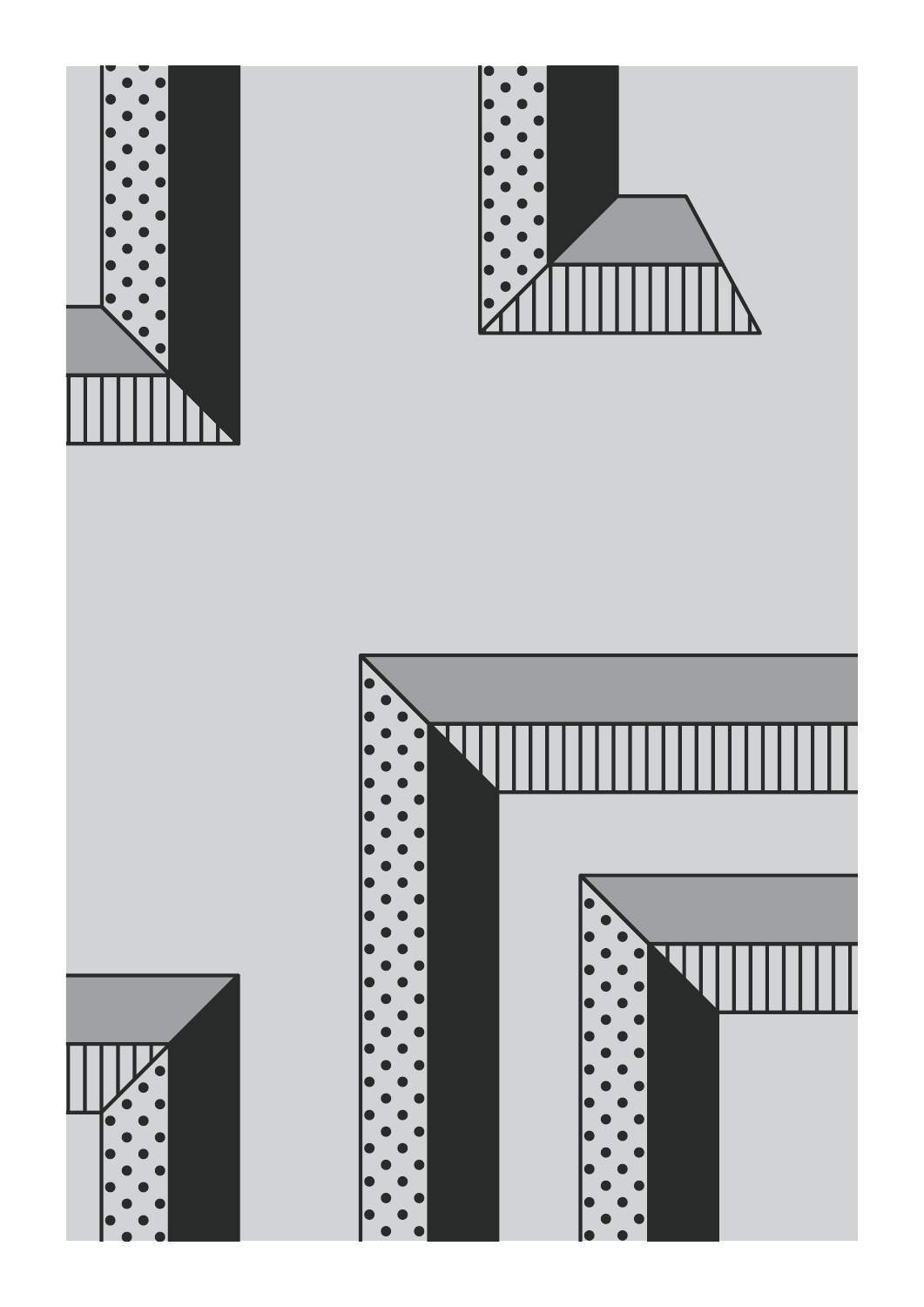# **Exhibition Payment: The a-n/AIR Paying Artists Guide** For artists and exhibiting organisations (First Edition)

**a-n** is the UK's largest membership organisation supporting our 20,000+ professional visual artists. Through a-n and its artist advisory council (AIR) the Paying Artists Campaign was launched in 2014 in response to the needs and aspirations of our members, supported by evidential research demonstrating the impact on artists of poor payment practice. The Paying Artists Sector Consultation (2014-2016) was delivered by a-n and AIR, with DHA Communications, and collected the views of almost 2,000 individuals drawn from all areas of the sector. The consultation findings directly informed and shaped this guidance and framework.

### **Exhibition Payment is…**

… a payment to artists which values their singular imagination and professional contribution to the success of publicly-funded exhibitions. It is a flexible, fair approach that upholds equality and diversity in the arts. It contributes to embedding best practice in arts organisations when working with artists, to sustaining artists' careers and to ensuring audiences see art that represents the full spectrum of our human experience.

### **It is not…**

…about paying artists to install the artworks to be exhibited, or a replacement for day rate fees normally paid to artists (for example as part of a commission, public talks, residencies, engaged or participatory arts practices, workshops, community projects or gallery education and learning programmes). It is not about covering basic programming or organisational costs that should be budgeted for by the organisation, or the purchase of art works or copyrights from the artist. Exhibition Payment is not about stopping artists working for nothing when they choose (and can afford) to do so, or imposing straitjackets on exhibition spaces.

### **Who does it apply to?**

This guidance is for artists and organisations, permanent or temporary organisations or projects in receipt of public funds for visual arts presentation to the public. This includes public programmes at (but is not exclusive to) galleries, museums, arts centres, studios, artist-led spaces and festivals (see Glossary).

### **This guidance has been developed in consultation with the sector and Arts Council England, Creative Scotland and Arts Council of Wales.**

For guidance for fair exhibition payment in Northern Ireland, endorsed by Arts Council of Northern Ireland, please visit [Visual Artists Ireland's Payment Guidelines for Professional Visual Artists.](http://visualartists.ie/the-manual-a-survival-guide-for-visual-artists/the-guidelines/payment-guidelines-for-professional-visual-artists/)

For artist-led groups working with limited funds, a separate approach to best practice can be found in the Paying Artists' [Artist-Led Manifesto.](http://www.payingartists.org.uk/project/artist-led-manifesto)

**This guidance cannot cover every variation, circumstance or eventuality. Please read the guidance carefully and interpret it in the spirit in which it is intended – as practical guidance and best practice applicable to the vast majority of exhibiting situations.**

The Glossary on page 14 outlines the key terms.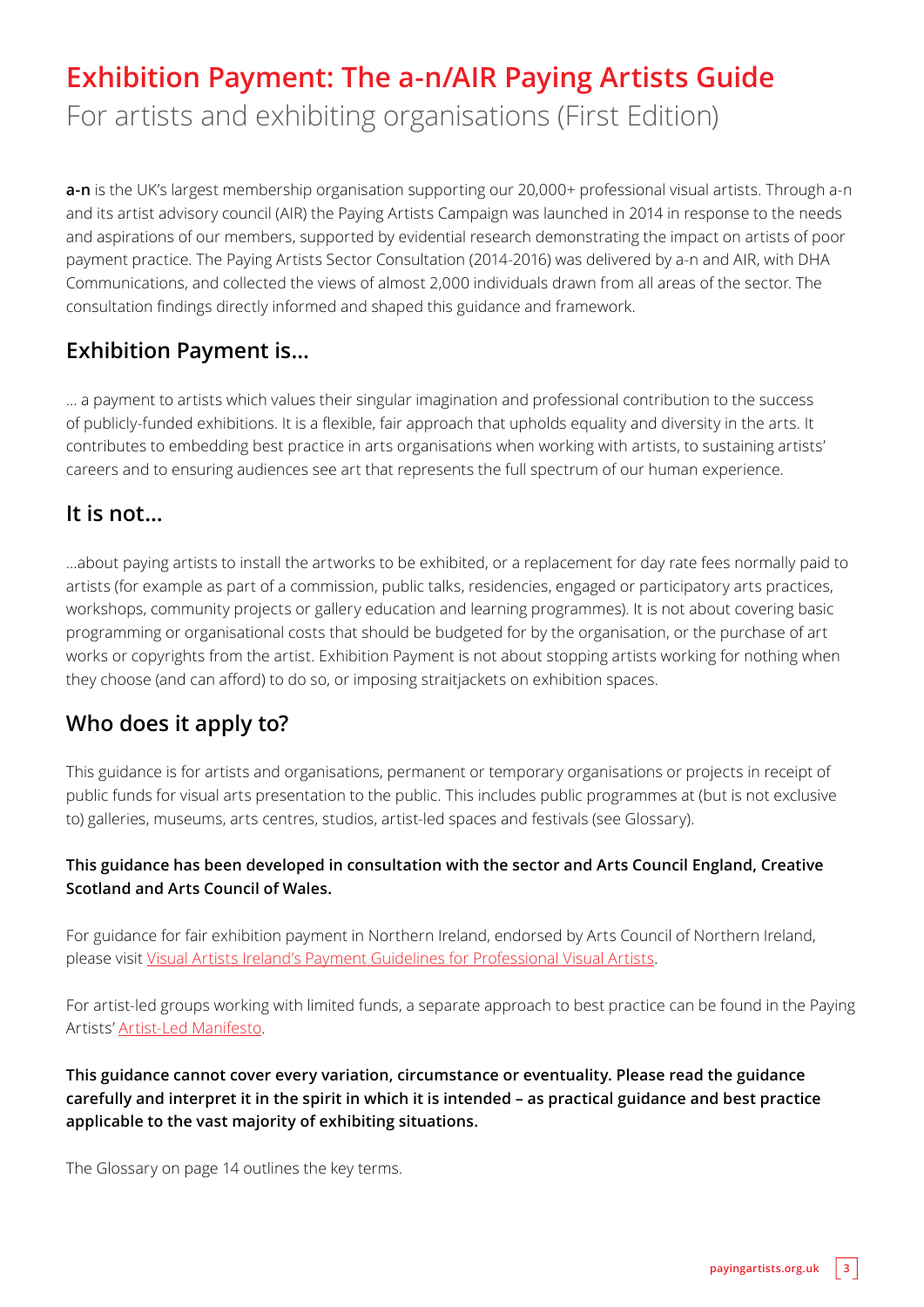The 4 core principles of Exhibition Payment guidance for artists and organisations

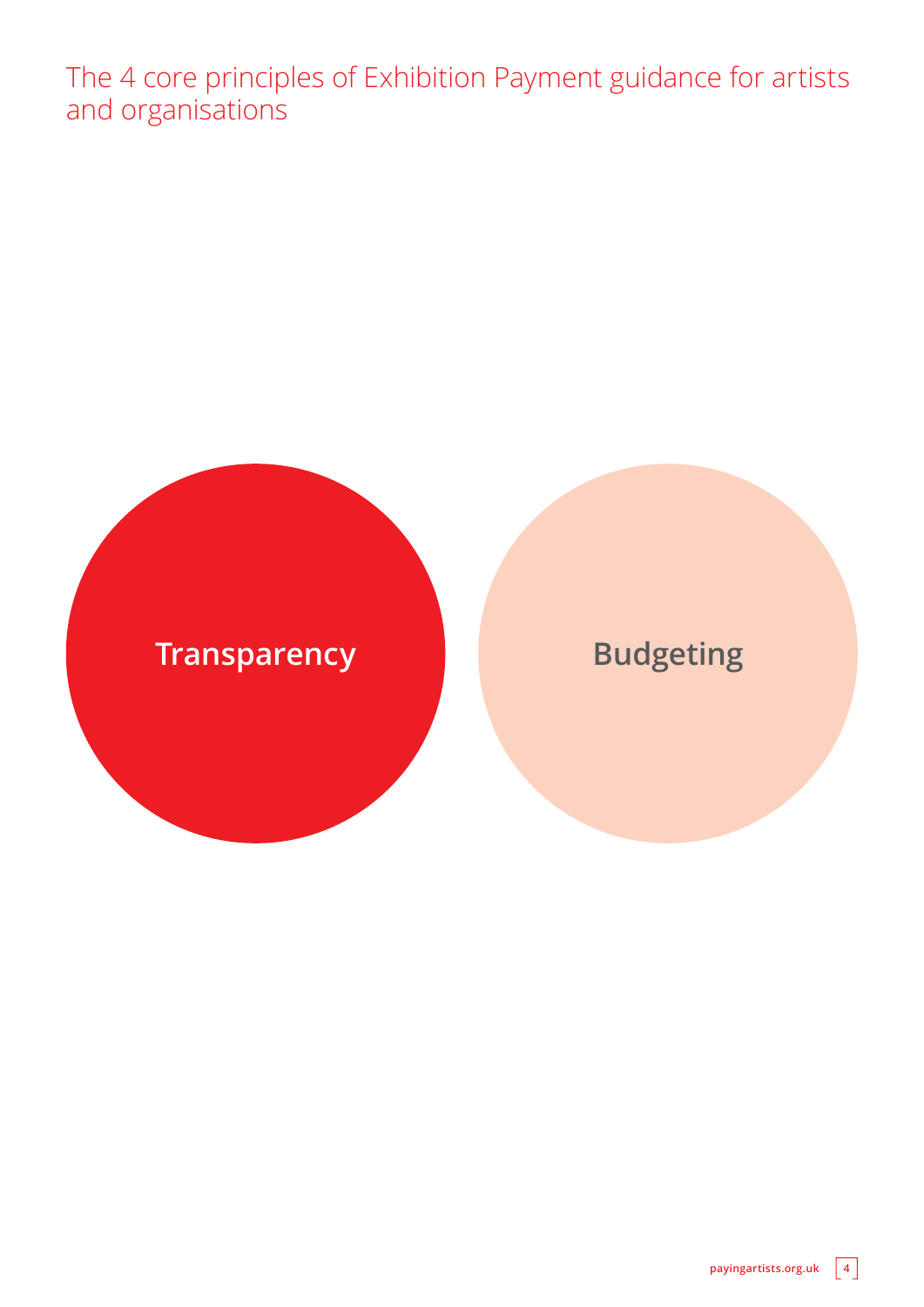# **Negotiation Written Confirmation**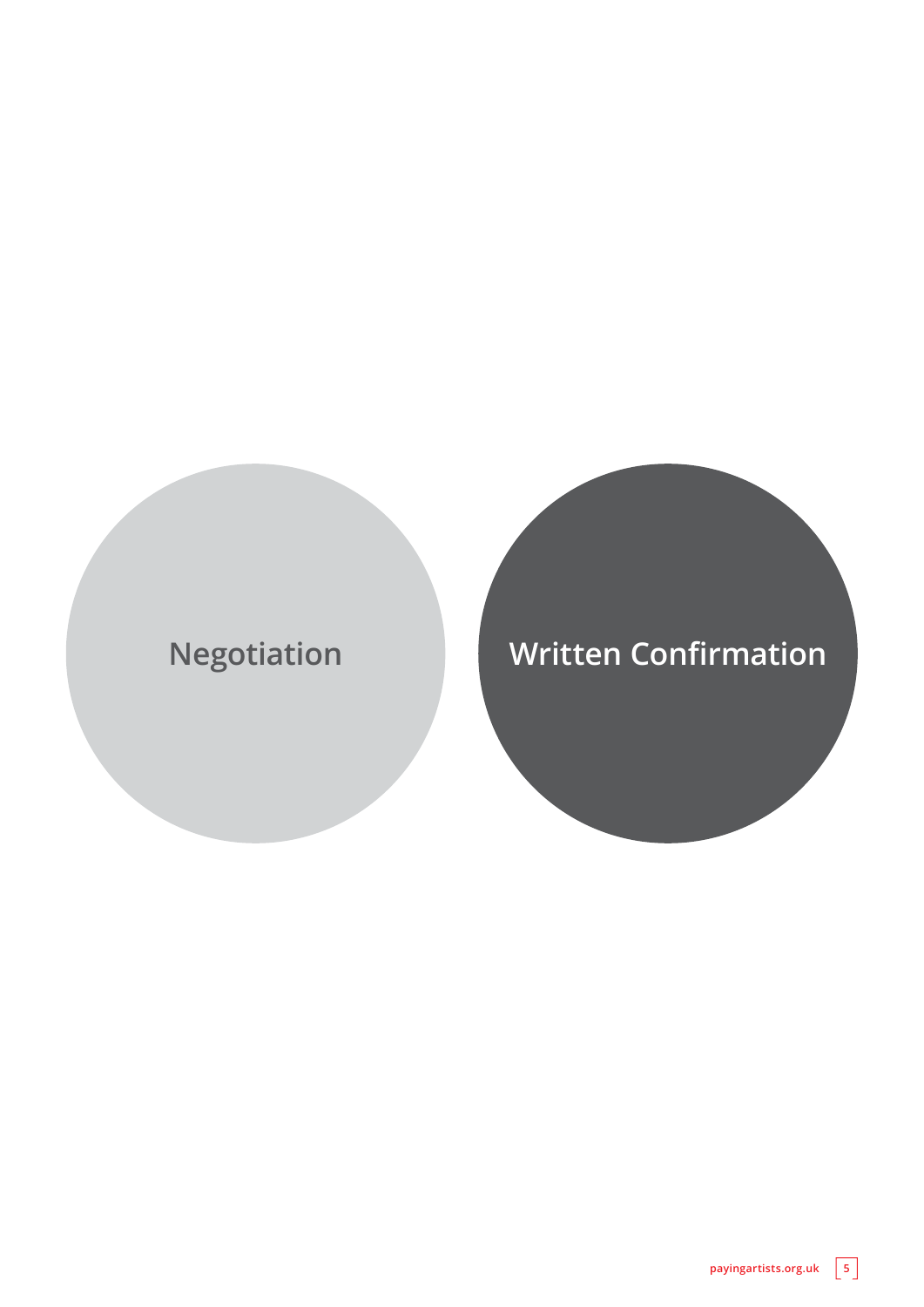# Advice to Artists

### **Transparency Budgeting**

Make sure the organisation has evidence of your professional practice experience with a CV, blog or links to your website or portfolio.

Ask the organisation for information about its programme and Exhibition Payment policy to gauge the scale and scope of the organisation and its ability to pay you.

In person, simply ask "What is your Exhibition Payment policy?"

Use a-n's [Artist's Fees toolkit](http://itool.co.uk/fees/#) or other available tools to identify and calculate your income needs before preparing budgets and proposals, or negotiating Exhibition Payment.

Use the Exhibition Payment Framework (page 11) to identify a payment that feels fair to include in your budget and negotiate on – taking into consideration your income needs, your professional experience and reputation, the type of exhibition being proposed and the Exhibition Payment category of the organiser.

Provide the organiser with a clear exhibition proposal and budget in advance. Make sure you include a separate budget line for the Exhibition Payment so it is ring-fenced from other production costs, or day rate activities such as installation.

Best practice should mean an Exhibition Payment has been budgeted for by the organiser, and is paid to you. If you accept non-cash benefits, this should be recorded as a financial contribution to the budget.

If you have been commissioned to produce new work for an organiser, this does not preclude Exhibition Payment – ask the organiser to confirm what their commission fee covers, and what it does not.

Budgeting identifies your 'bottom line', and thus how far you are willing to negotiate on the financial arrangements.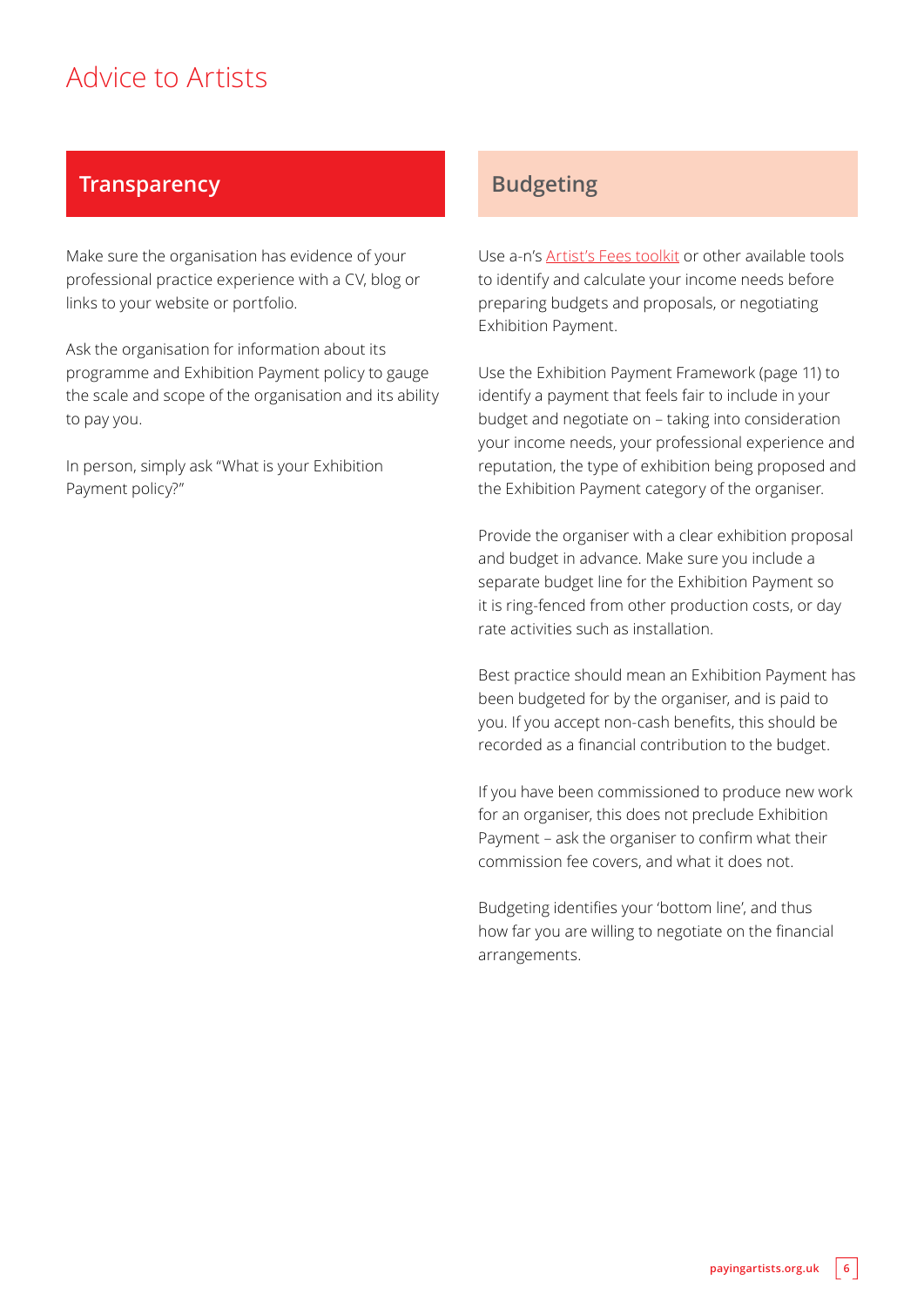Make agreement on an Exhibition Payment the first priority with an organisation. If you don't, you may waste time agreeing other aspects of the exhibition and then find you can't agree on payment.

Exhibition Payments can be negotiated up, or down, depending on the variables you identified during your budgeting. There may be no need to negotiate if the payment offered fits with what you assess to be fair.

If you think the Exhibition Payment offered is not fair, explore what the organisation can do to meet your payment request, or review the nature or scope of the exhibition being proposed against the budget available.

For advice on what constitutes, and when to consider, non-cash benefits, refer to the Glossary (page 14), or the Paying Artists' [Artist-Led Manifesto](http://www.payingartists.org.uk/project/artist-led-manifesto).

Be aware that levels of public funding to organisations vary and may be restricted for particular uses, which is why a personalised negotiation process is important to fully understand the financial context for your payment.

Be prepared to decline an exhibition offer if there is no Exhibition Payment, if you think you are being asked to subsidise the organisation's programme, or you simply can't afford to take on the exhibition on the money offered.

### **Negotiation Written Confirmation**

Ask for written confirmation of the financial and exhibition details you have agreed. This should be in the form of a contract (the Exhibition agreement within [a-n's Contracts toolkit](http://itool.co.uk/contracts/) can be used to create a bespoke agreement) or a letter of agreement.

Whatever form the agreement takes, it should clearly set out an agreed schedule of work and delivery dates, the amount and dates of financial payments to be made (including the Exhibition Payment and the value of any non-cash benefits agreed).

If the organisation doesn't supply written confirmation of the exhibition payment, you can summarise what was agreed and share that with them.

The process set out here is designed to help pre-empt difficulties arising on either side by promoting a mutually-respectful working partnership. If you have a difficulty, raise it with the organisation, and if needs be, the organisation's board or advisory group.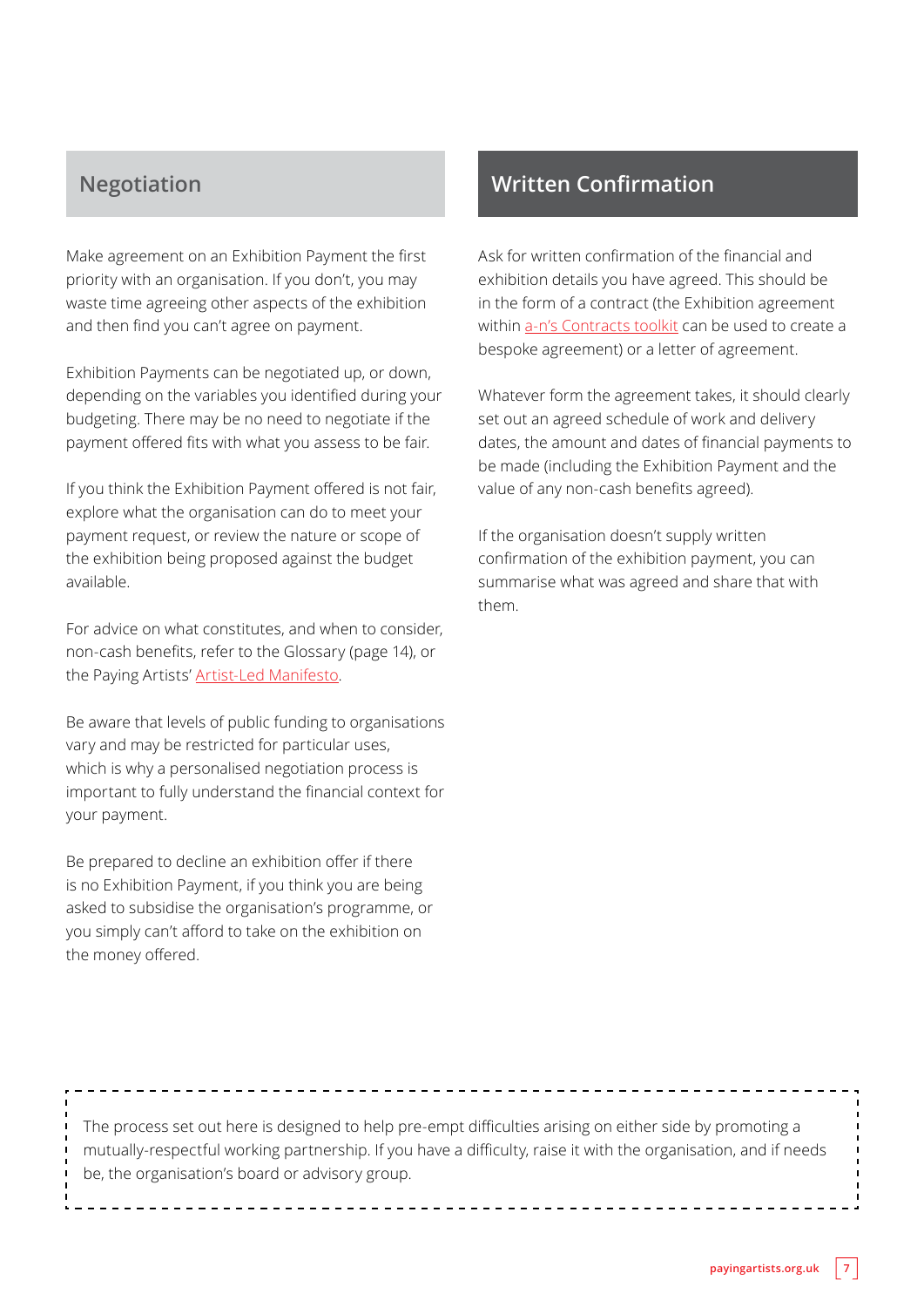# Advice to Organisations

### **Transparency Budgeting**

Be transparent in your working practices with artists by publishing policies that clearly state your organisation's approach to fair Exhibition Payments. You can do this by making relevant information freely available on your website, or having an Exhibition Payment policy in place. In whatever form, it should be something you can make available to artists, funders and stakeholders on request to evidence how you work with and pay artists, or are working towards fair Exhibition Payments.

Some organisations may choose to include this information in fair pay, or equality and diversity policies.

Organisational information that supports transparency can include sharing the average number, range and type of exhibitions your organisation delivers annually; the type of artists you work with and why; how your exhibitions are generally funded; your annual exhibition programme budget; annual Exhibition Payments to artists; and which Framework category (A to D – see page 12) your organisation broadly fits into. If your organisation only pays fixed fees, say how much, include this in your policy or statement, and share it with artists at the outset.

In approaching an artist, be clear about the scale and scope of the specific exhibition you are asking them to commit to, including how it will be funded, the amount of funding already in place, or still to be secured.

Ask artists to provide a budget with an exhibition proposal and ask them to identify an Exhibition Payment within it.

Evidence best practice by including Exhibition Payments in organisational, board and financial reporting to stakeholders, and in project reporting to funders.

Use the Exhibition Payment Framework to benchmark and identify a fair Exhibition Payment relative to your organisation's annual exhibition programme budget, the type of exhibition you are proposing and what you know of the artist's experience and reputation.

Best practice should mean an Exhibition Payment has been budgeted for, and is paid to the artist. If the artist chooses to (and can afford to) waive all or part of the Exhibition Payment, this should be recorded as a financial contribution to the budget.

Include a line for Exhibition Payments to artists in budgets and management accounts separate from exhibition production costs, materials, transport, installation, technical costs etc.

For best practice in relation to non-cash benefits, refer to the Glossary (page 14), or the Paying Artists' [Artist-Led Manifesto](http://www.payingartists.org.uk/project/artist-led-manifesto).

If you are commissioning an artist to create new work for your organisation, this does not preclude an Exhibition Payment – it will depend on your organisation's commissioning policy. Confirm with the artist what your commission fee covers, and what it does not.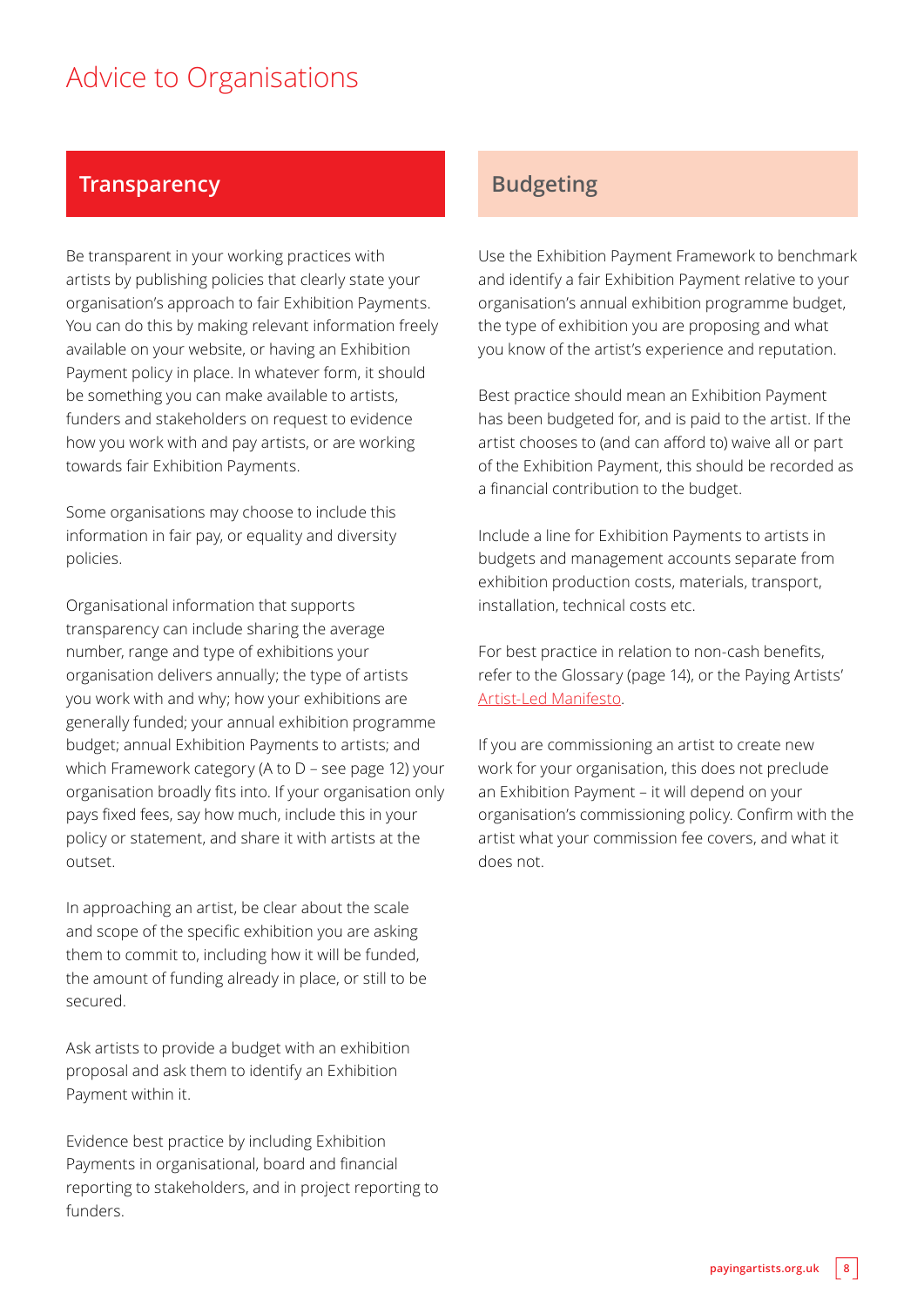Have a meeting with the artist to discuss and agree first their Exhibition Payment, and then the proposed exhibition production costs (eg materials, facilities, transport, technical services etc). Agreeing and ringfencing Exhibition Payment first allows all subsequent discussions to focus on exhibition production costs.

Unless you offer only a fixed fee, be prepared to negotiate upwards (relative to the artist's experience and as far as your budget allows).

There may be no need to negotiate the Exhibition Payment if the artist believes you have made a fair offer. If this is not the case, discuss the nature and scope of the exhibition you wish to realise against the budget you have available.

All artists have different social and economic circumstances which may influence their ability to undertake an exhibition in your organisation. It is important to acknowledge the artist's individual financial circumstances through a personalised negotiation.

### **Negotiation Written Confirmation**

Provide written confirmation of the financial and exhibition details you have agreed. This can be a formal contract (the Exhibition agreement within a-n's [Contracts toolkit](http://itool.co.uk/contracts/) can be used to create a bespoke contract) or a letter of agreement.

Whatever format you use, it should clearly set out an agreed schedule of work and delivery dates, the amount and details of financial payments to be made (including the Exhibition Payment and the value of any non-cash benefits agreed).

The process set out here is designed to help pre-empt difficulties arising on either side by promoting a mutually-respectful working partnership. If a difficulty does arise, have a staff process in place for handling complaints, or direct to your board or advisory group.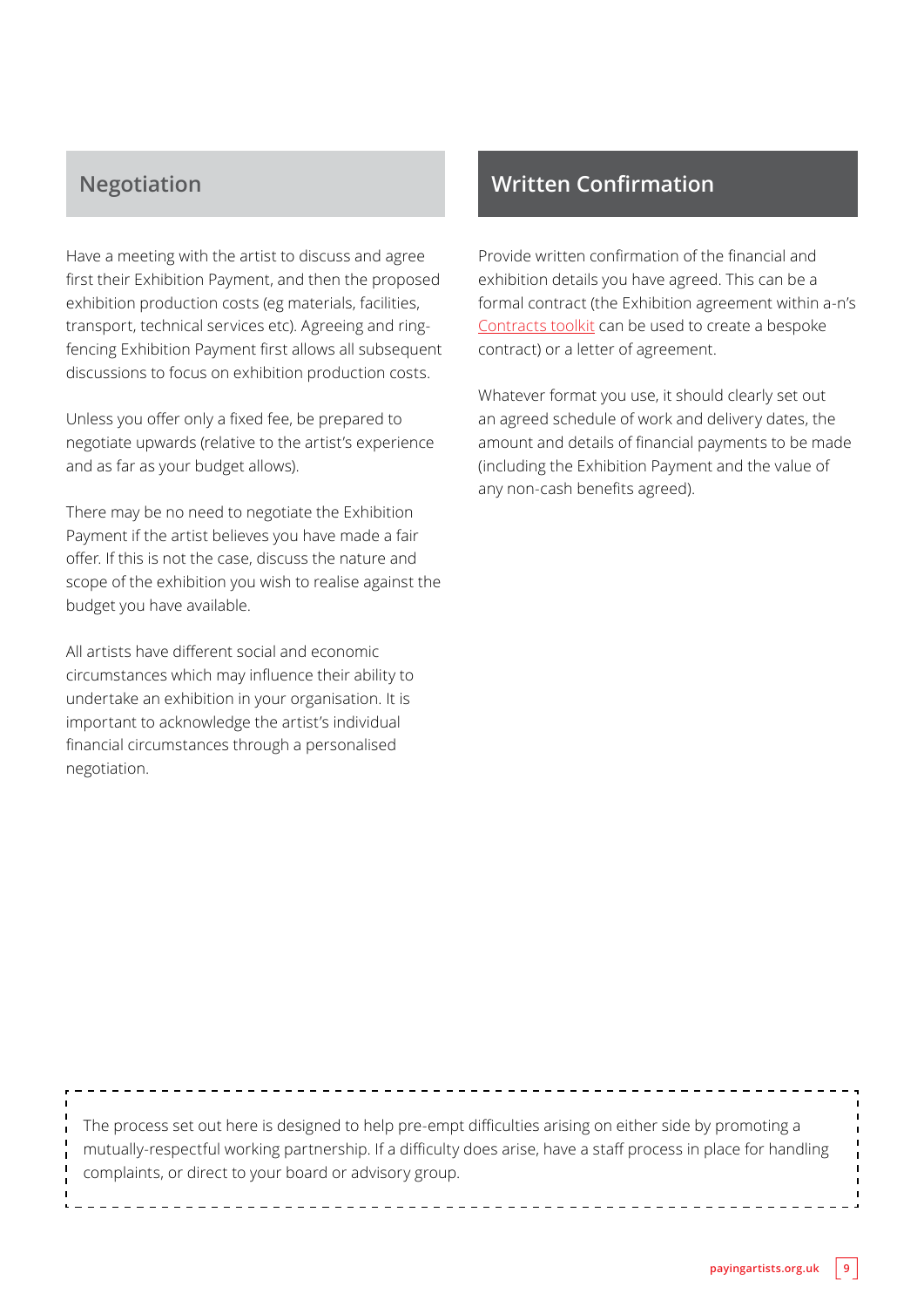



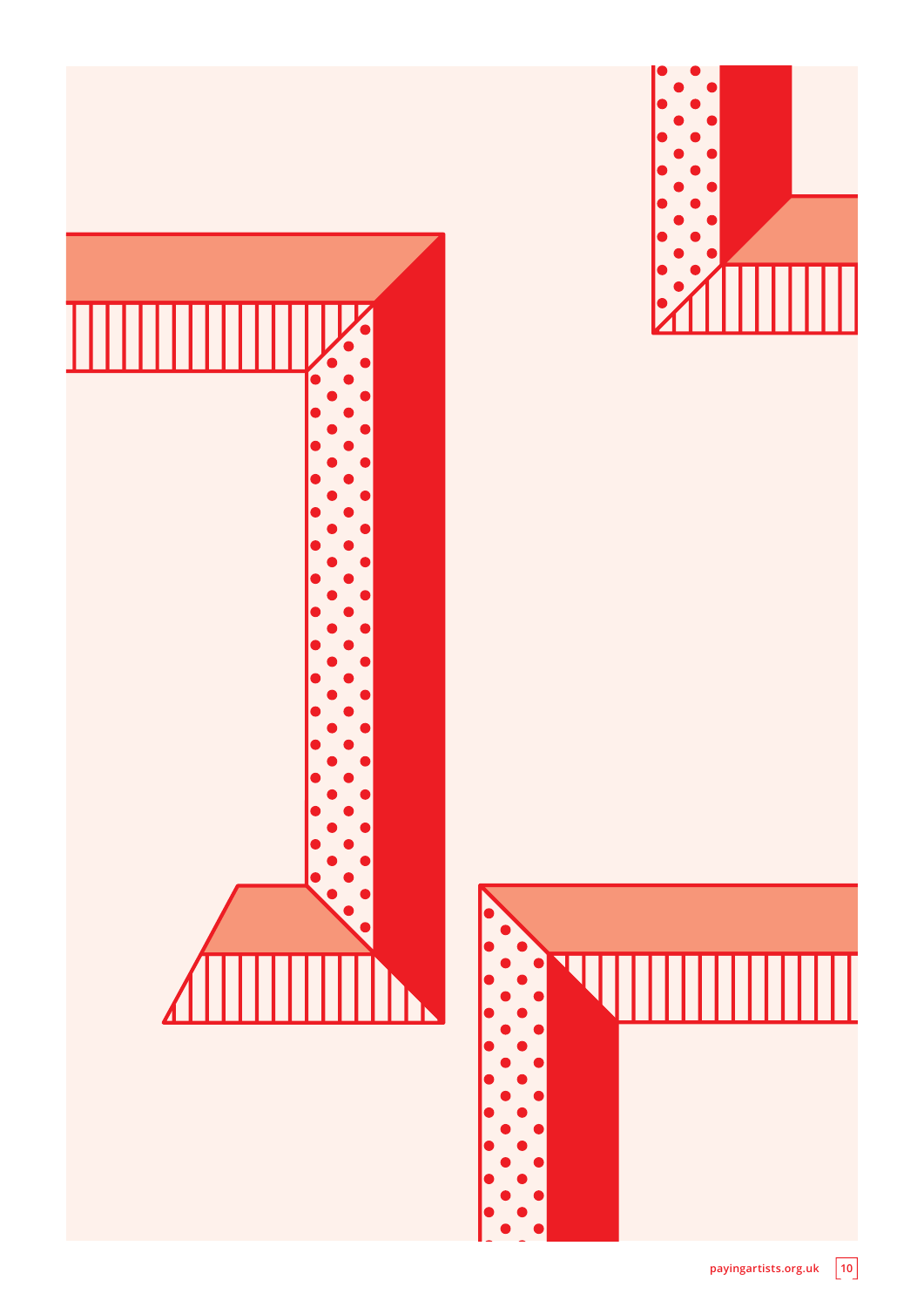# **Exhibition Payment Framework**

### **How does it work?**

The Framework groups funded visual arts organisations in Scotland, Wales and England into four main categories. Each has a brief indicative description to help both artists and organisations identify the right category.

Each category shows two Exhibition Payments – one for new work and one for existing work:

**New work** is work that has not previously been exhibited, was recently created by the artist and has been selected for exhibition by the organisation (as opposed to work that has been commissioned and paid for by the organisation specifically. See Glossary: *Commission*)

**Existing work** is work that was previously created by the artist, may have been exhibited before, and was not created for the exhibition.

The Framework (to be used by both artists and organisations) shows payments for visual arts exhibitions as guidance for negotiations designed to lead to a fair Exhibition Payment.

Payments can be negotiated up, or down, depending on factors identified under 'Budgeting' (see pages 6 and 8). All figures exclude VAT (if applicable).

The Framework applies to all organisations (permanent or temporary) in receipt of public funds for visual arts presentation to the public. This includes (but is not exclusive to) galleries, museums, arts centres, studios, artistled spaces and festivals (see Glossary: Organisations) in England, Scotland and Wales.

This Exhibition Payment Guide and Framework will be reviewed and augmented during the implementation period 2017-2022, with specialist input from a Paying Artists Working Group and informed by sector surveys conducted by a-n. Revisions to the Guide will be published as required. Revisions to the Framework will be made at the end of the implementation period.

Arts Council England, Creative Scotland and Arts Council of Wales will expect that organisations applying for funding from 2017 should evidence fair payment to artists.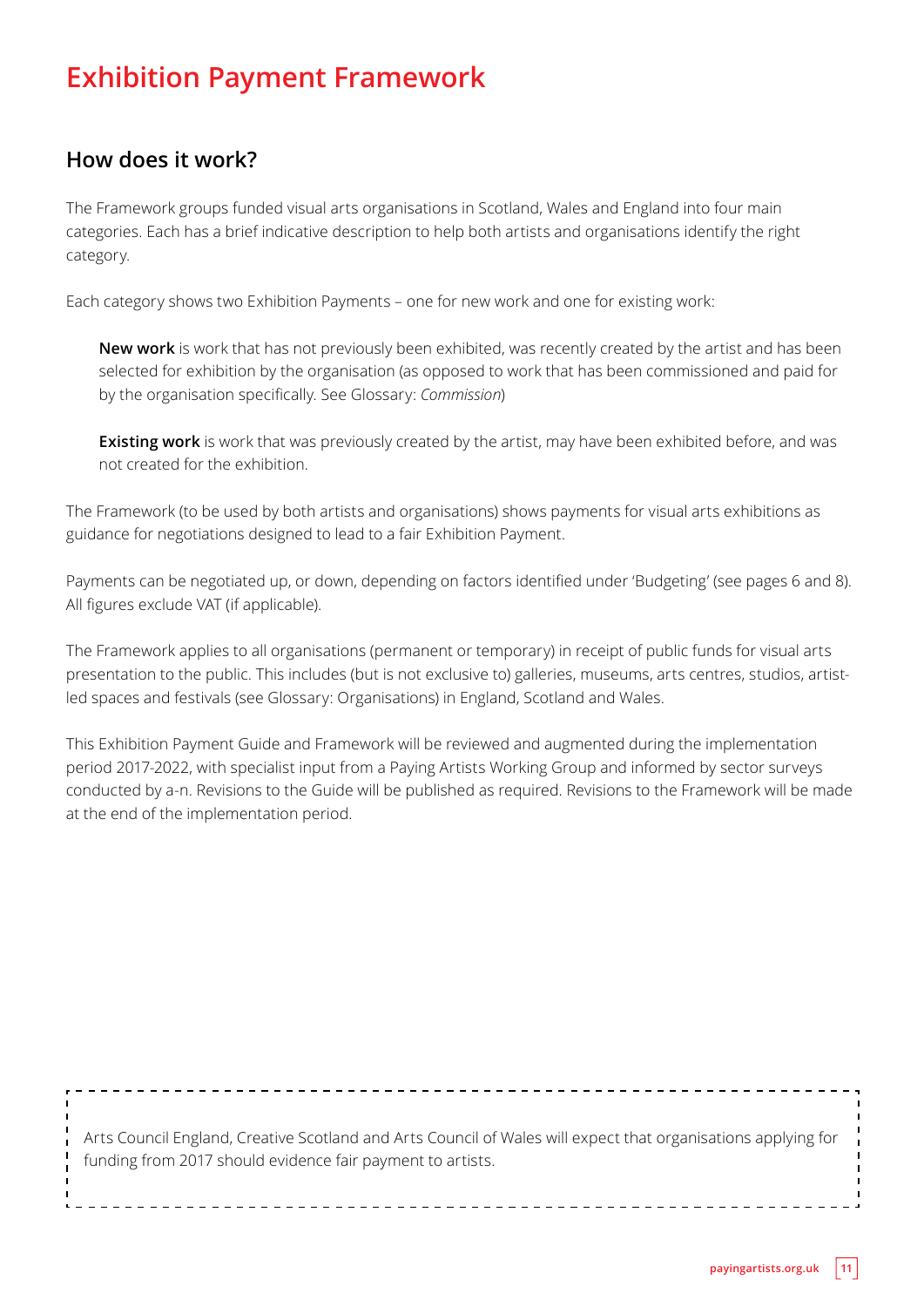# Framework Categories

**Artist-led and project-funded**: Organisations with annual artistic programmes of less than £50,000 (most likely artist-led spaces, projects, or programmes reliant on public project funding up to £50,000) should refer to the Paying Artists' [Artist-Led Manifesto](http://www.payingartists.org.uk/project/artist-led-manifesto) for advice on how to embed the principles of fair payment.

### **Category A New work: £1,500 | Existing work: £750**

This is by far the largest group of funded organisations. Of those that present exhibitions to the public, almost half are galleries, but include studios and development organisations. They are distributed all across England, Scotland and Wales – the majority outside of London.

Likely to host 6+ exhibitions annually, although some will host more compact, or shorter duration exhibitions eg for members or associates.

Annual exhibition programme budgets likely to range from £50,000 - £150,000, reflecting a diverse mix of organisation types and funding models.

# **Category B**

**New work: £2,000 | Existing work: £1,000**

A third of all organisations in this category that present exhibitions to the public are mainly galleries and arts centres, but includes studios, festivals and some visual arts development organisations. The majority (77%) are outside of London.

Likely to host 4-6 main space exhibitions a year, although some may do more of a smaller capacity.

Annual exhibition programme budgets likely to range from £150,000 - £300,000.

**Category C New work: £4,000 | Existing work: £2,000**

This category represents a small group of mainly large galleries, and a few larger combined art centres, presenting exhibitions to the public. The majority (72%) are outside London.

Likely to host 4+ main space exhibitions a year.

Annual exhibition programme budgets likely to range from around £300,000 to £500,000.

### **Category D**

**New work: £6,000 | Existing work: £3,500**

This category represents a very small group of major visual arts organisations presenting exhibitions to the public – typically large-scale galleries, a third of them in London, the rest mostly in major cities.

Likely to host at least 6+ large scale exhibitions annually, with the ability to mount multiple large scale exhibitions at the same time.

Annual exhibition programme budgets ranging from £500,000 - £1m+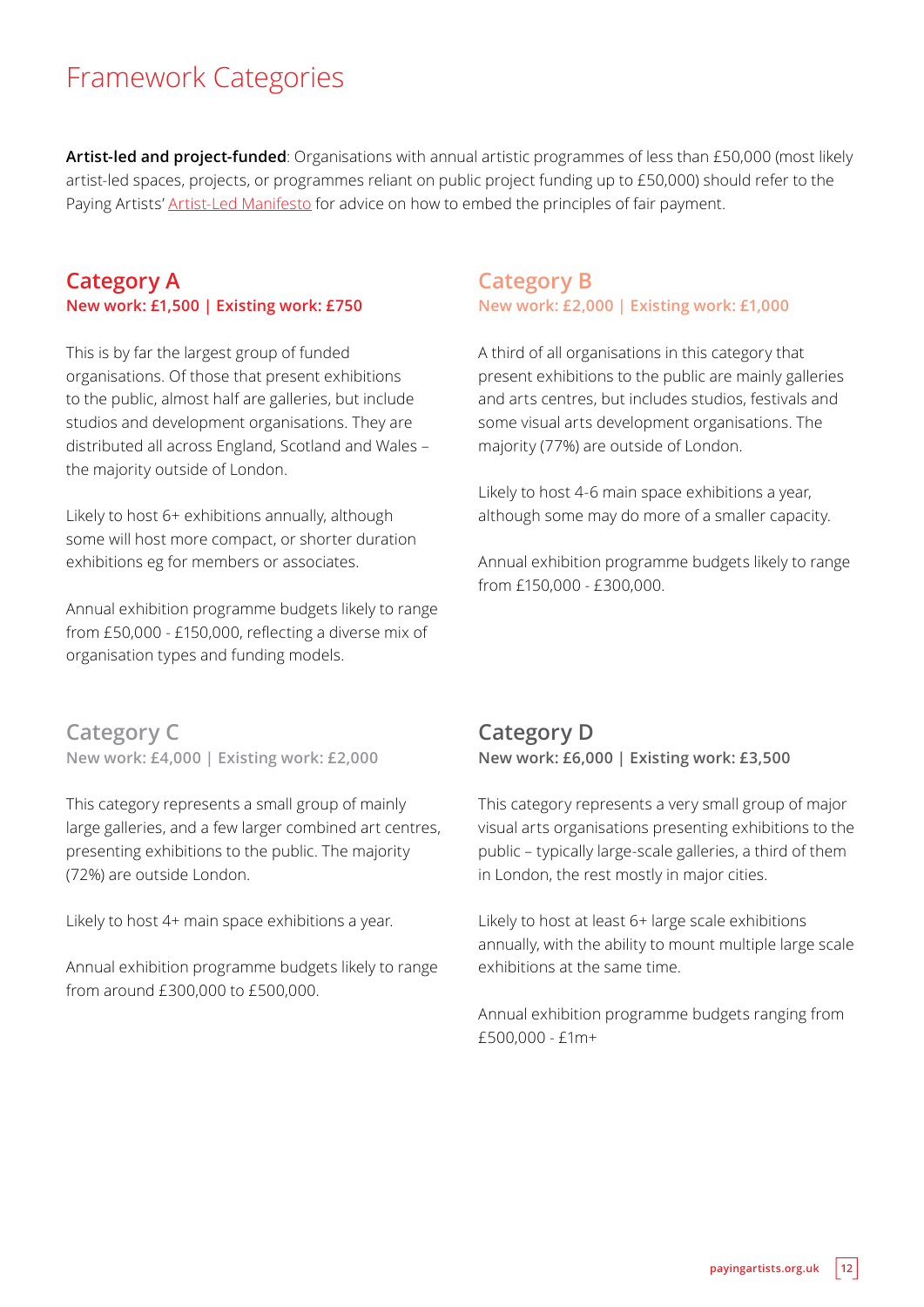

**Above: Breakdown of organisation types by framework category Category A: 48% Category B: 29% Category C: 15% Category D: 8%**

**For all group shows, payments should be divided by the number of artists presented, up to a maximum of 10 artists.** 

**For group exhibitions in Category A above 7+ artists, or group shows of 10+ in any category, no artist should receive less than £100 each.**

**Comprehensive guidance for fair payment for commissions, residencies, engaged and participatory arts workshops, community projects, gallery education work and public talks is in a-n's**  [Guidance on fees and day rates for visual artists](https://static.a-n.co.uk/wp-content/uploads/2015/11/Guidance_on_fees_and_day_rates_for_visual_artists_2016.pdf)**. Other organisations which produce guidance can be referred to** [here](http://www.payingartists.org.uk/project/other-sector-pay-guidance/)**.**

NOTE: *The Exhibition Payment Framework figures are based on (i) fees reported by exhibition organisations through Paying Artists Sector Consultations; (ii) anonymised data public sector data from 166 regularly funded exhibiting organisations; (iii) a formula comprising the average annual exhibiting requirements and turnover of exhibiting organisations, and the average income expectations of artists reflecting factors such as different career stages, experience and practice costs.*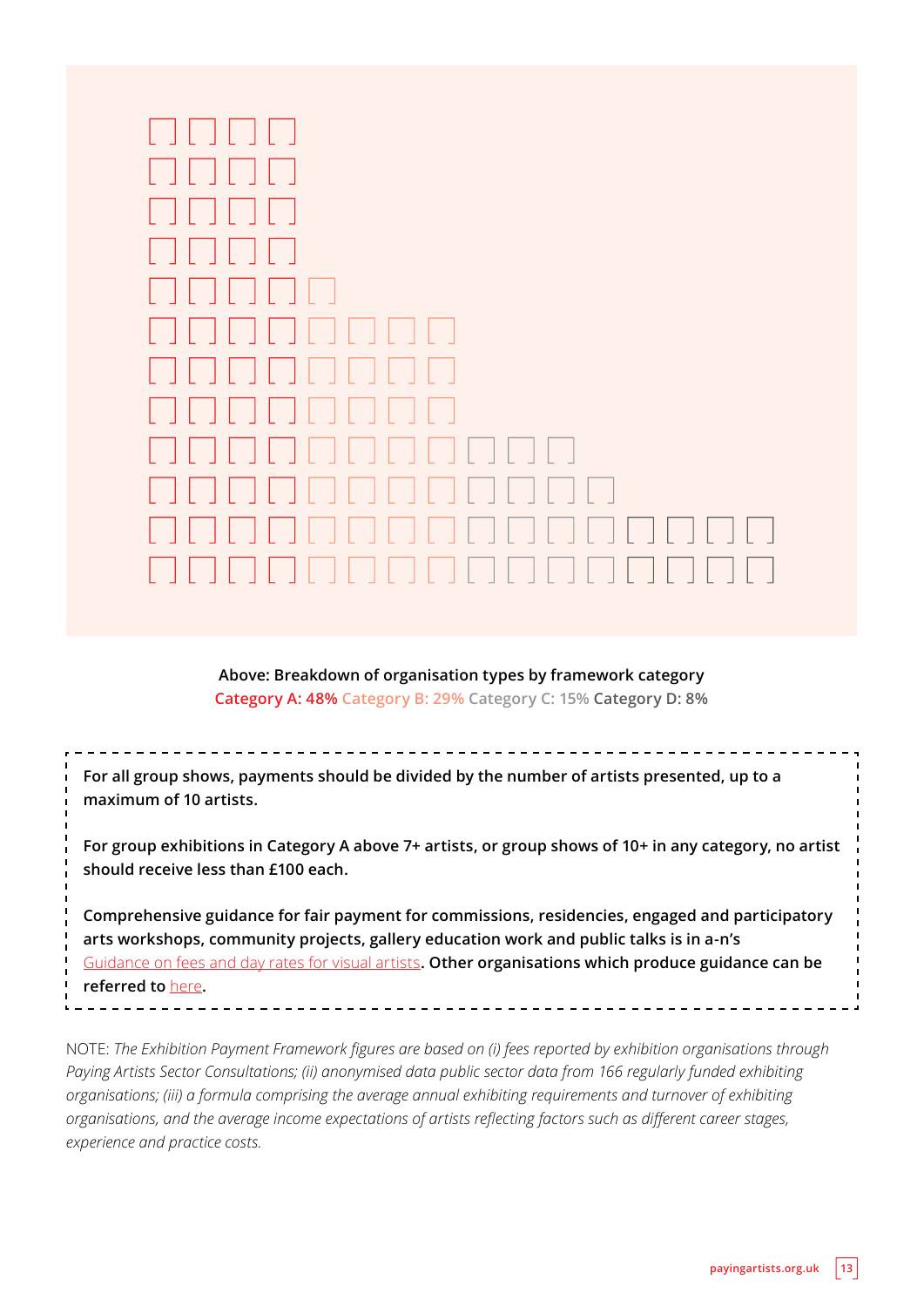# **Glossary**

**Artist:** a professional practising artist realising artwork (new or previously produced) for public presentation. Includes visual artists working in a range of media, including fine art, film and photography, performance, sound and other multimedia for a variety of exhibition organisers and contexts.

**Artist-led:** an umbrella name for many types of artist-generated activity, including gallery spaces or projects run by artists to present their own and others' work. They might resemble traditional gallery spaces or take a different approach defined by the artists themselves. For guidance on applying the principles of best practice for Exhibition Payment in artist-led contexts, refer to the Paying Artists' [Artist-](http://www.payingartists.org.uk/project/artist-led-manifesto)[Led Manifesto.](http://www.payingartists.org.uk/project/artist-led-manifesto)

### **Budget:** an itemised estimate of

income and expenses over a specified period of time for planning, assessing progress and helping to minimise risk, updated as costs and activities change. Any significant changes should be noted to the relevant person as early as possible. For best practice, Exhibition Payments should be recorded as a separate line in exhibition and project budgets and reported on annually. See [Quick guide to budgets](http://www.payingartists.org.uk/project/quick-guide-to-budgets/).

**Commission:** a specific request from an organisation for an artist to create new work for exhibition. It should include a commission fee for the artist that recognises the artist's time in researching, developing and producing the work. It may also include the cost of materials, equipment, fees to others and other costs necessary to realise the work – all should be agreed in advance, with a budget line for the artist's fee separate from other production costs.

Not all visual art commissions result in exhibitions, but when they do there should be clarity around what the commission fee covers and what it does not. Depending on an organisation's commissioning policy, a 'commission fee' does not preclude payment of an Exhibition Payment.

**Contract or letter of agreement:** See [Quick guide to](http://www.payingartists.org.uk/project/quick-guide-to-contracts/)  [contracts](http://www.payingartists.org.uk/project/quick-guide-to-contracts/) and [Quick guide to exhibition agreement](http://www.payingartists.org.uk/project/quick-guide-to-exhibition-agreement/) or use the Exhibition agreement within a-n's [Contracts](http://itool.co.uk/contracts/)  [toolkit](http://itool.co.uk/contracts/) to create a bespoke contract.

**Exhibition Payment:** a payment to an artist recognising their singular intellectual contribution to a public exhibition when new or existing work from their practice is selected for public presentation. Exhibition Payment is distinct from basic programming or organisational costs and services, production, installation or transport costs, or dayrates normally paid to an artist for activities such as commissions (see Commission), residencies, workshops, participatory practice or education work or talks.

**Exhibition proposal:** this should be written by the artist to reflect the size and scale of exhibition space and include: a description of the proposed work; the artist's biography or CV; links to their portfolio or images of relevant or recent work; an estimate of the space required to exhibit; and an itemised budget to realise the exhibition.

**Fixed fee:** some organisations pay a fixed, standard payment to all the artists they show. For best practice the payment should fall within the broad guidance of the Exhibition Payment Framework.

**Negotiation:** a standard process between two parties to reach an agreement, usually over financial terms. It includes the preparation and gathering of information that will inform the negotiation; agreement to meet and the exchange of draft proposals or offers; an opportunity for each side to discuss proposals and provide further information; bargaining and problem-solving (the 'give and take' both sides are prepared to make using variables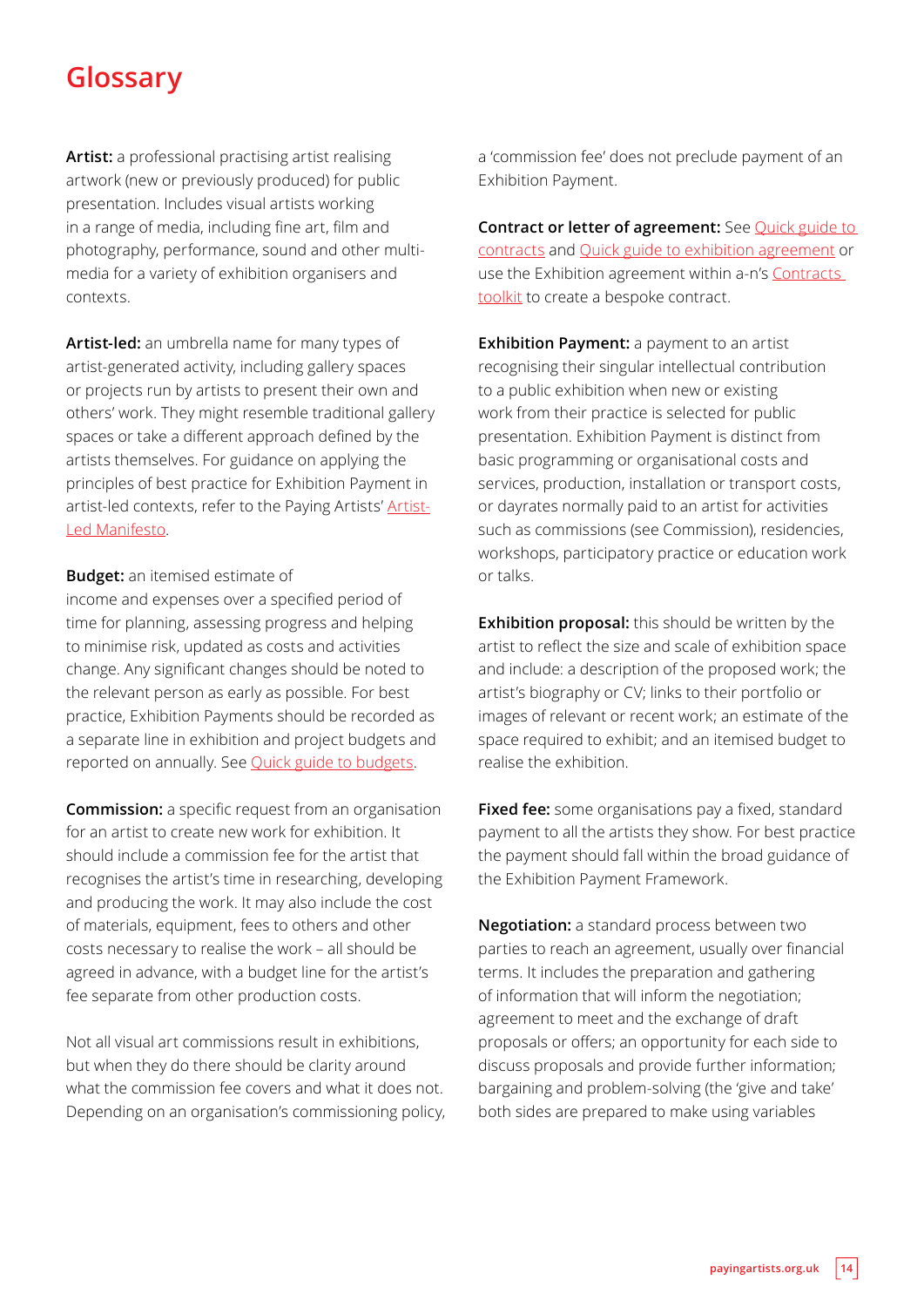they've identified to reach a deal); and agreement, formalised in a written document, ideally signed by both parties. See Contract or letter of agreement. See [Quick guide to negotiation](http://www.payingartists.org.uk/project/quick-guide-to-negotiation/).

**Non-cash benefits:** Some organisations working with very limited funds, such as artist-led organisations or groups, might offer non-cash benefits in lieu of an Exhibition Payment (eg options for professional development, mentoring, or access to particular facilities that would otherwise be a cost to the artist, such as studio or work space).

Where non-cash benefits are offered, they should be of real practical or professional value to the artist (not activities or services an organisation should budget for as part of its day-to-day running costs) and the equivalent cash value should be recorded in the budget. If an organisation's annual exhibition budget is less than £50,000, refer to the Paying Artists' [Artist-](http://www.payingartists.org.uk/project/artist-led-manifesto)[Led Manifesto.](http://www.payingartists.org.uk/project/artist-led-manifesto)

For best practice, non-cash benefits should not be used in lieu of a cash payment by organisations in receipt of public funding.

**Organisations:** an organisation or project in receipt of public funds (eg from arts councils, local authorities, higher education) presenting visual arts exhibitions to the public as part its programme. This can include (but is not exclusive to) galleries, museums, arts centres, studios, workshops, festivals, art producers, art prizes, visual arts development organisations and other non-departmental public bodies (eg Forestry Commission, National Trust).

**Funder:** a government authority, institution, quango or grant-giver such as arts councils, local authorities, higher education departments or institutions and other non-departmental public bodies.

**Policies:** organisations in receipt of public funds (often, but not always, charities) demonstrate good governance by being transparent in their working and payment practices. Public funders often require organisations to prepare policies clearly stating their approach to fair payment, equality and diversity. These policies may be adapted to include statements about how the organisation approaches best practice in Exhibition Payment, or the organisation can choose to prepare a separate statement informing stakeholders about how they work with and pay artists.